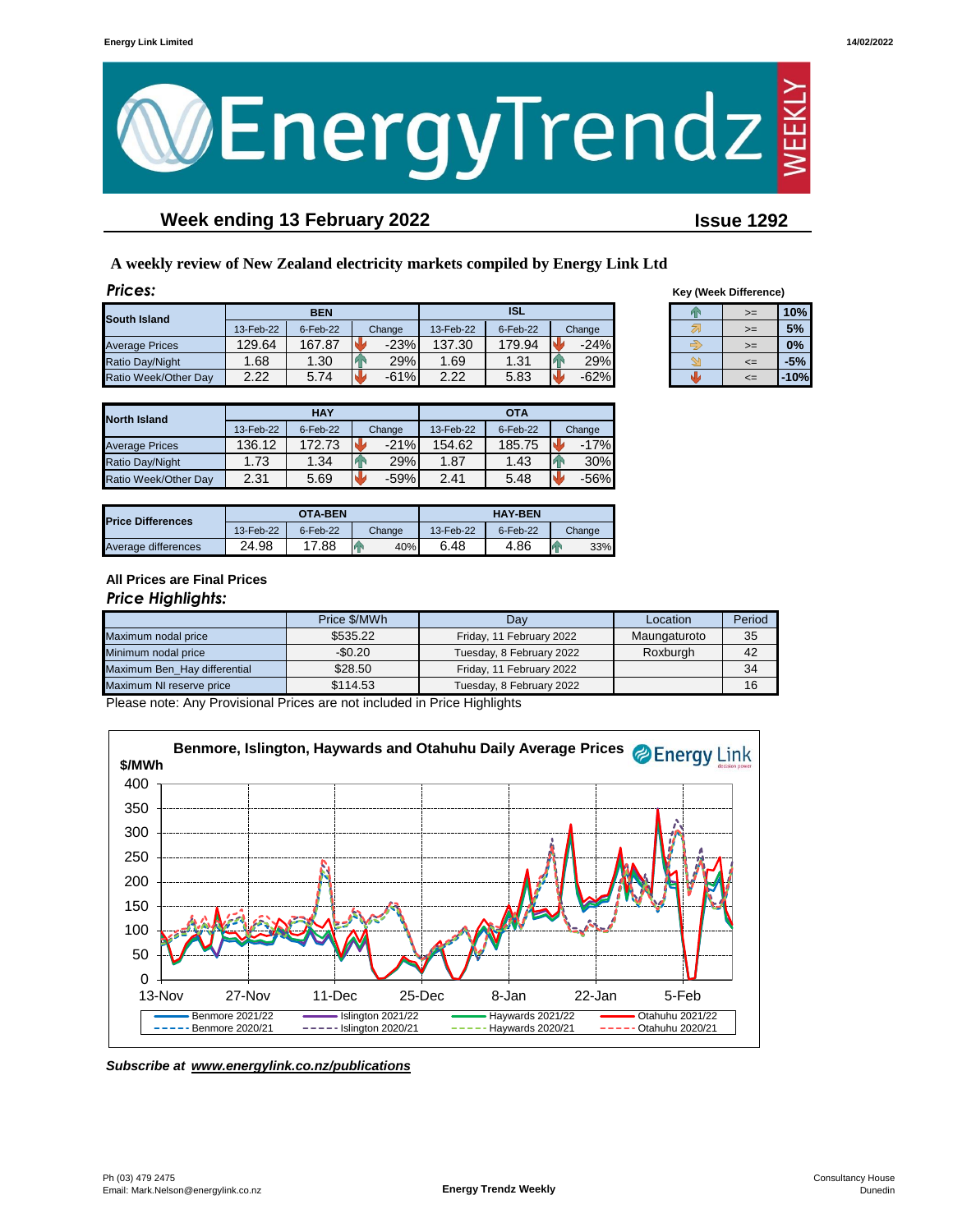### *Average Wholesale Spot Prices*

| Date       | Benmore (\$/MWh) |              | Islington (\$/MWh) |              | Haywards (\$/MWh) |              | Otahuhu (\$/MWh) |              |
|------------|------------------|--------------|--------------------|--------------|-------------------|--------------|------------------|--------------|
|            | Dav              | <b>Night</b> | Dav                | <b>Night</b> | Day               | <b>Night</b> | Day              | <b>Night</b> |
| 13/02/2022 | 128.40           | 59.48        | 137.16             | 62.75        | 128.90            | 59.01        | 137.79           | 62.36        |
| 12/02/2022 | 131.37           | 99.89        | 138.83             | 105.17       | 136.53            | 101.96       | 158.40           | 108.13       |
| 11/02/2022 | 224.35           | 175.92       | 237.33             | 185.41       | 239.69            | 182.16       | 278.57           | 195.75       |
| 10/02/2022 | 208.15           | 128.35       | 221.41             | 135.54       | 221.00            | 133.07       | 263.01           | 43.84        |
| 9/02/2022  | 209.19           | 140.70       | 221.63             | 148.18       | 225.59            | 145.14       | 260.63           | 153.84       |
| 8/02/2022  | 144.02           | 19.63        | 152.30             | 20.89        | 152.73            | 20.54        | 177.52           | 22.39        |
| 7/02/2022  | 3.73             | 0.01         | 4.04               | 0.01         | 3.87              | 0.01         | 4.44             | 0.01         |

*Note: Night: 00:00 – 08:00 and Day 08:00 – 24:00*

| Indicator (\$/MWh)                                   | <b>Benmore</b> | <b>Movement</b> | Islington | Movement  | <b>Havwards</b> | Movement       | Otahuhu | Movement |
|------------------------------------------------------|----------------|-----------------|-----------|-----------|-----------------|----------------|---------|----------|
| Average January 22 Price                             | 146.45         |                 | 156.82    |           | 150.75          |                | 163.30  |          |
| Average February 22 Price                            | 147.17         |                 | 156.81    | -         | 153.10          | $\blacksquare$ | 169.73  |          |
| 4 Week Moving Average Price                          | 168.72         | $-1.5%$         | 180.49    | $-1.8%$   | 174.13          | $-1.0%$        | 188.96  | $-0.1%$  |
| <b>Weekly Average Price</b>                          | 129.64         | $-22.8%$        | 137.30    | $-23.7%$  | 136.12          | $-21.2%$       | 154.62  | $-16.8%$ |
| <b>Weekday Day Average Price</b>                     | 196.43         | $-18.5%$        | 149.85    | $-41.4%$  | 209.75          | $-16.1%$       | 244.93  | $-10.3%$ |
| <b>Weekday Night Average Price</b>                   | 116.15         | $-34.3%$        | 76.16     | $-60.8\%$ | 120.23          | $-32.3%$       | 128.95  | $-28.6%$ |
| <b>Weekend Day Average Price</b>                     | 87.84          | 161.2%          | 125.64    | $-16.8%$  | 89.77           | 157.1%         | 100.21  | 151.2%   |
| <b>Weekend Night Average Price</b>                   | 53.13          | 11.5%           | 96.87     | -16.9%    | 53.66           | 8.9%           | 56.83   | 7.6%     |
| Day - Night Differential                             | 1.68           | 29.3%           | 1.69      | 28.6%     | 1.73            | 29.0%          | 1.87    | 30.2%    |
| Weekday - Weekend Differential                       | 2.22           | $-61.2%$        | 2.22      | -61.9%    | 2.31            | $-59.3%$       | 2.41    | $-56.1%$ |
| Note: Movement represents difference from last week. |                |                 |           |           |                 |                |         |          |

# *Storage: (as at last Thursday)*

Total Storage increased to 3632 GWh.

NI storage increased by 4% to 386 GWh while SI storage increased by 22% to 3246 GWh.

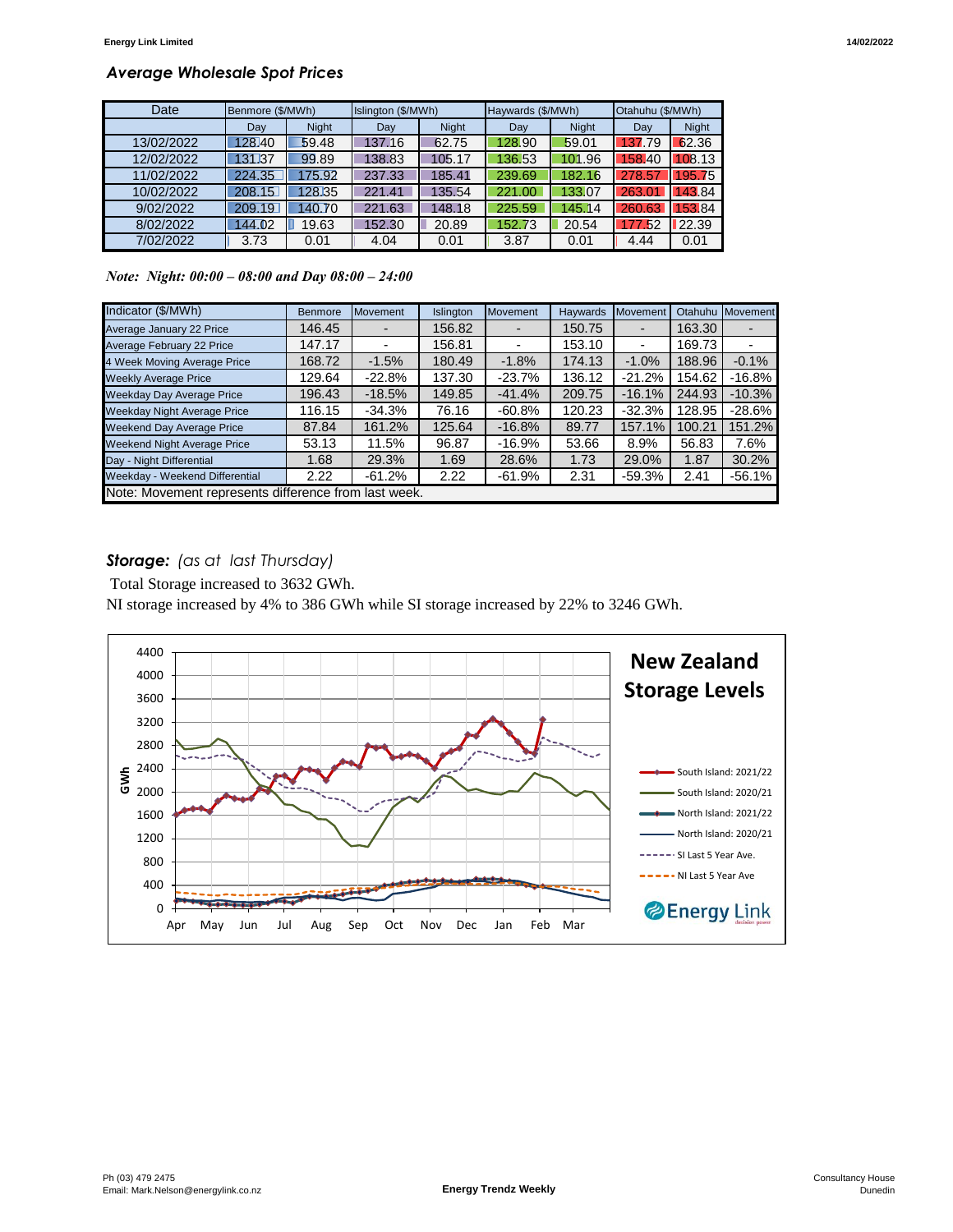#### *Generation:*



#### *Average Generation Market Share <sup>1</sup>*

| Contact     | Mercurv      | Genesis      | $\cdots$<br>Meridian | rustpower  | Other   |
|-------------|--------------|--------------|----------------------|------------|---------|
| (20%<br>21% | (19%)<br>19% | (17%)<br>-7% | (35%)<br>33%         | $2\%$ (2%) | 8% (8%) |

<sup>1</sup> Generation market share figures are based on SCADA data. The number in brackets represents the generation market share % from the previous week.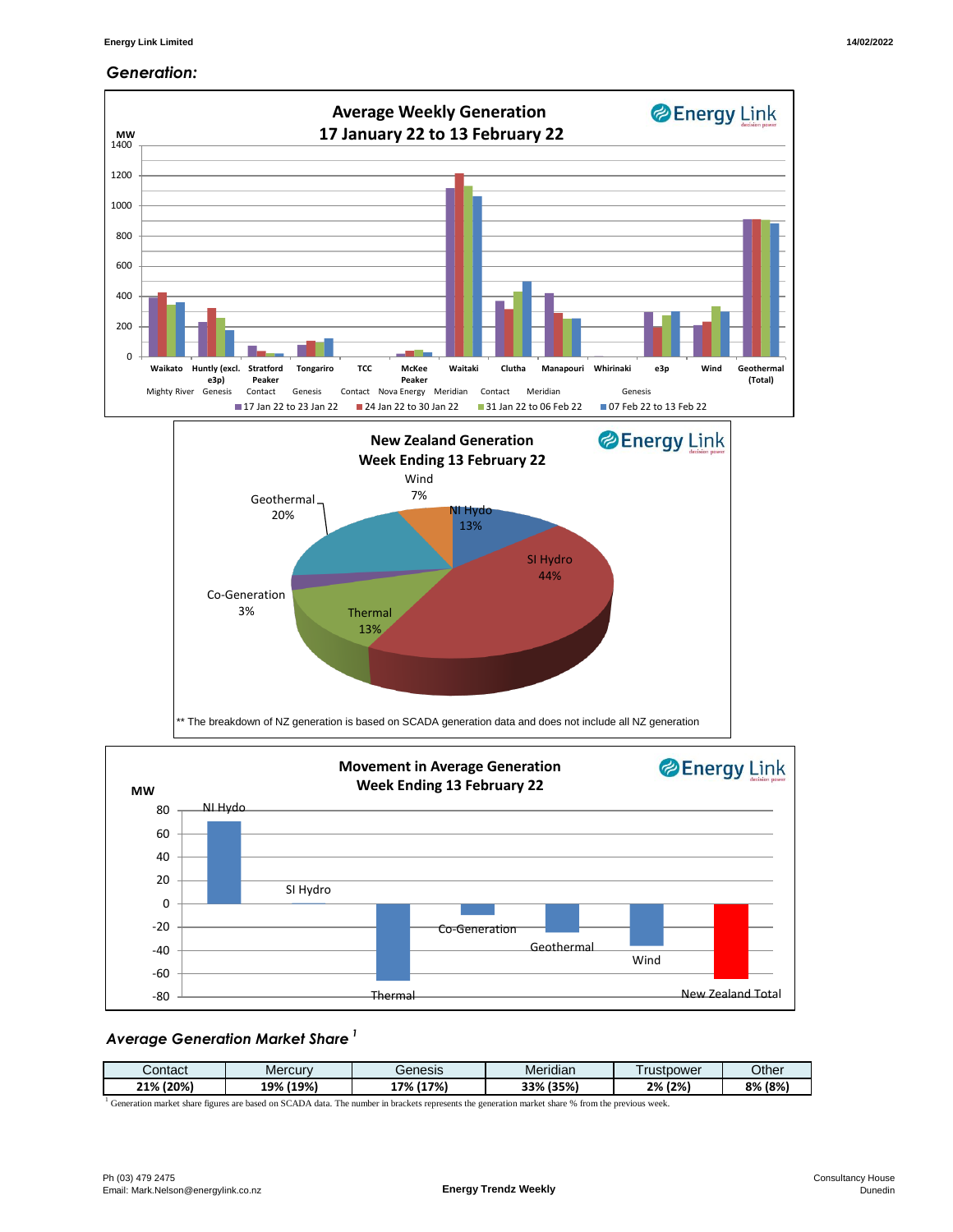



Demand data based on un-reconciled SCADA data.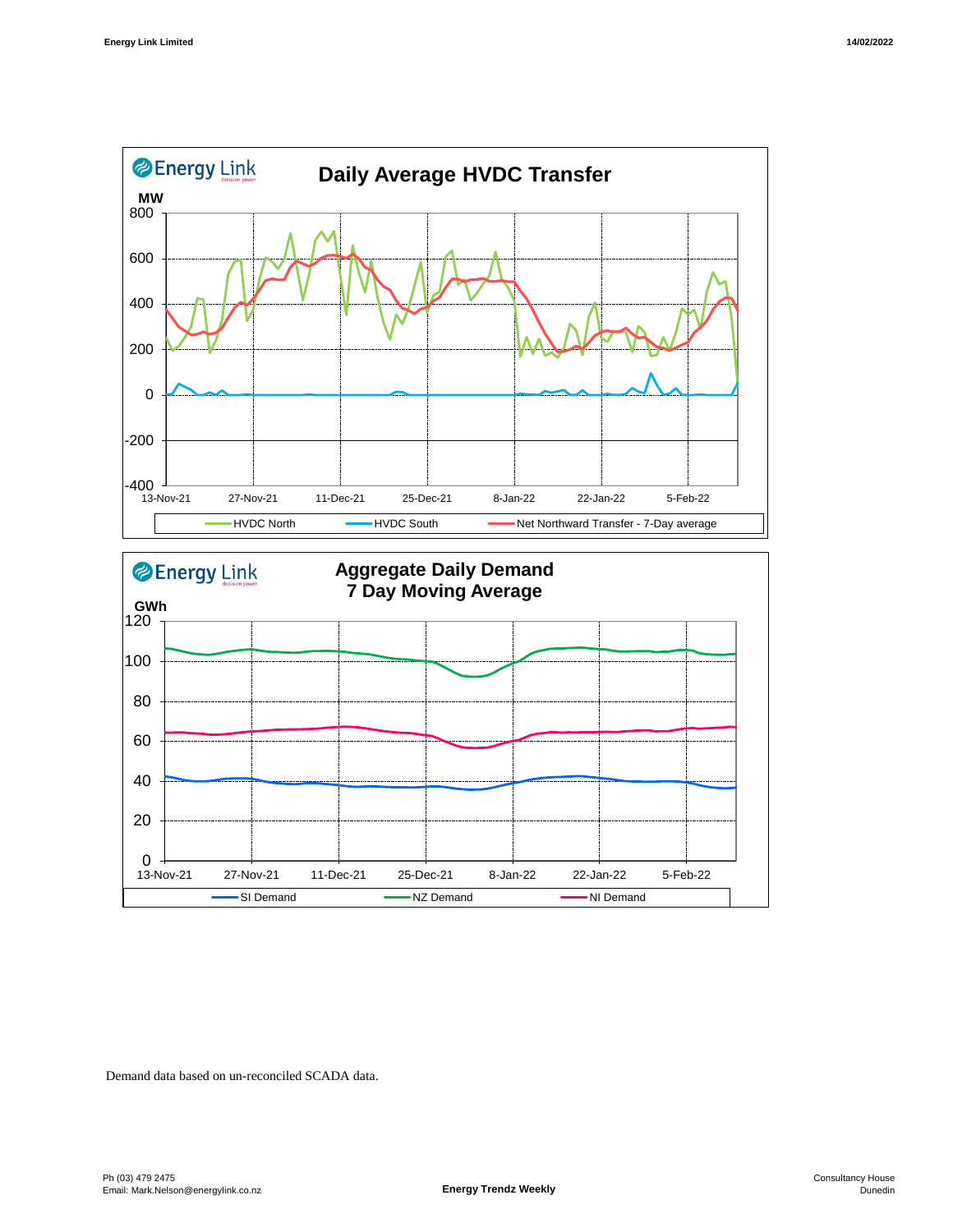# *ASX Electricity Futures*

The **Australian Securities Exchange (ASX)** listed Base Load Electricity Futures, Strip Futures and Calendar year Strip Options for two grid reference points (Otahuhu and Benmore) in the New Zealand electricity market in July 2009. The ASX New Zealand Electricity Futures contracts are cash settled using the arithmetic average of halfhourly prices at the designated node over the period of a calendar quarter.

The two charts below display the price movements of the front quarter futures contract during the current quarter and for the four quarters prior to the current quarter. Also shown is the volume of contracts traded, the relevant spot price and the spot average price over the quarter during the time when each contract was the front quarter contract.



The chart to the right shows the most recent transactions for all currently traded futures contracts at both the BEN & OTA nodes. For comparison these prices are mapped against the prices for the same contracts four weeks prior to the current Market Review.